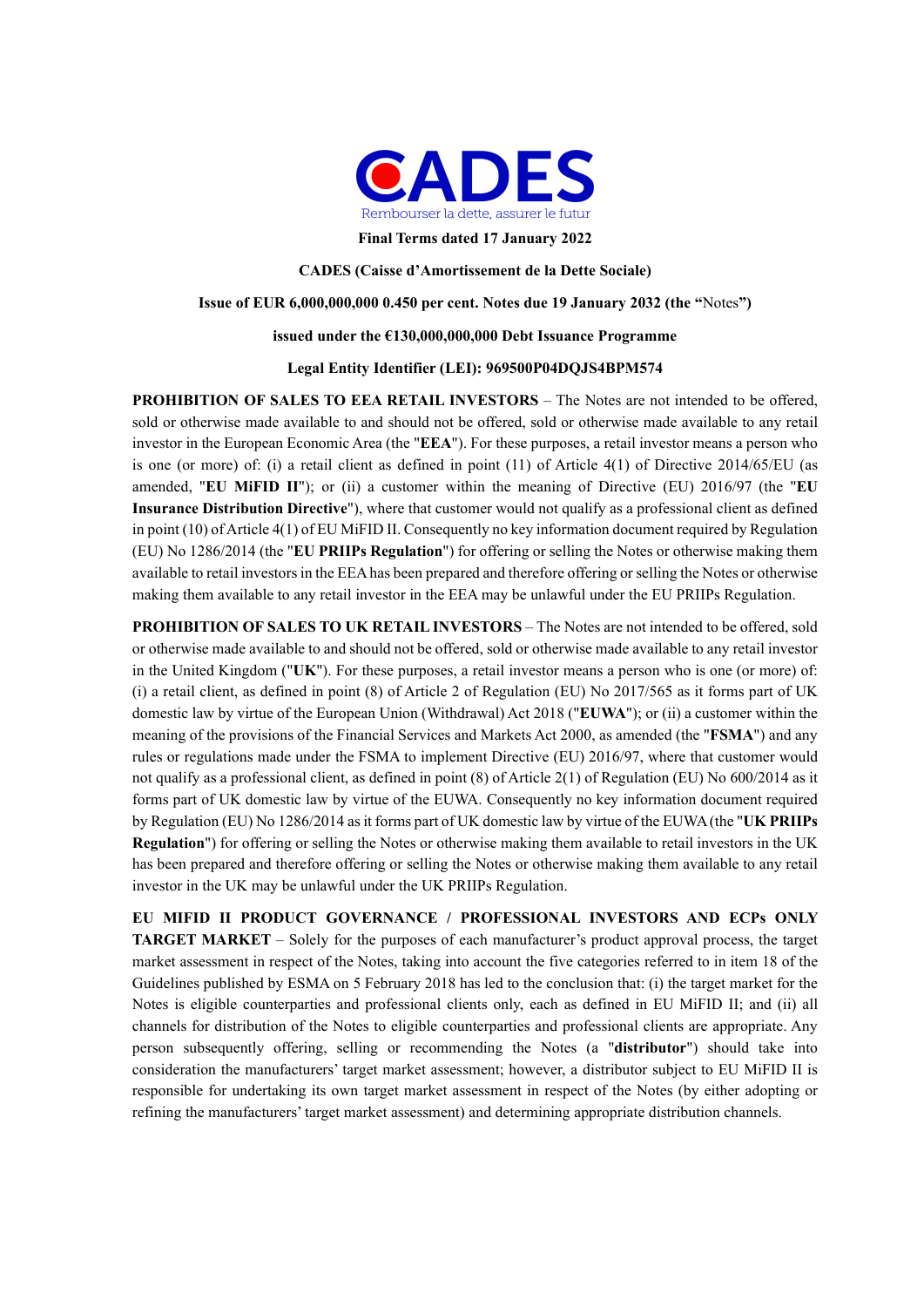## **PART A – CONTRACTUAL TERMS**

Terms used herein shall be deemed to be defined as such for the purposes of the Conditions (the "**Conditions**") set forth in the base prospectus which received from the *Autorité des marchés financiers* ("**AMF**") approval number 21-381 on 6 September 2021 (the "**Base Prospectus**") and the supplement to the Base Prospectus which received from the AMF approval number 21-463 on 28 October 2021 (the "**Supplement**"), which together constitute a base prospectus for the purposes of Regulation (EU) 2017/1129, as amended (the "**Prospectus Regulation**"). This document constitutes the Final Terms of the Notes described herein for the purposes of Article 8 of the Prospectus Regulation and must be read in conjunction with such Base Prospectus as so supplemented. Full information on the Issuer and the offer of the Notes is only available on the basis of the combination of these Final Terms and the Base Prospectus as so supplemented. The Base Prospectus and the Supplement are available for viewing on the AMF website and copies may be obtained from the Issuer.

| 1.  | <b>Issuer:</b>            |                                                                  | Caisse d'Amortissement de la Dette Sociale                                                                                                                                                                   |
|-----|---------------------------|------------------------------------------------------------------|--------------------------------------------------------------------------------------------------------------------------------------------------------------------------------------------------------------|
| 2.  | (i) Series Number:        |                                                                  | 368                                                                                                                                                                                                          |
|     |                           | (ii) Tranche Number:                                             | 1                                                                                                                                                                                                            |
| 3.  |                           | <b>Specified Currency or Currencies:</b>                         | Euros ("EUR")                                                                                                                                                                                                |
| 4.  |                           | <b>Aggregate Nominal Amount of Notes</b><br>admitted to trading: |                                                                                                                                                                                                              |
|     | (i)                       | Series:                                                          | EUR 6,000,000,000                                                                                                                                                                                            |
|     | (ii)                      | Tranche:                                                         | EUR 6,000,000,000                                                                                                                                                                                            |
| 5.  | <b>Issue Price:</b>       |                                                                  | 99.854 per cent. of the Aggregate Nominal Amount                                                                                                                                                             |
| 6.  |                           | <b>Specified Denomination:</b>                                   | EUR 100,000                                                                                                                                                                                                  |
| 7.  | <b>Issue Date:</b><br>(i) |                                                                  | 19 January 2022                                                                                                                                                                                              |
|     | (ii)<br>Date:             | <b>Interest Commencement</b>                                     | 19 January 2022                                                                                                                                                                                              |
| 8.  | <b>Maturity Date:</b>     |                                                                  | 19 January 2032                                                                                                                                                                                              |
| 9.  |                           | <b>Interest Basis:</b>                                           | 0.450 per cent. Fixed Rate                                                                                                                                                                                   |
|     |                           |                                                                  | (further particulars specified below)                                                                                                                                                                        |
| 10. |                           | <b>Redemption/Payment Basis:</b>                                 | Redemption at par                                                                                                                                                                                            |
| 11. |                           | <b>Change of Interest or</b><br><b>Redemption/Payment Basis:</b> | Not Applicable                                                                                                                                                                                               |
| 12. |                           | <b>Put/Call Options:</b>                                         | Not Applicable                                                                                                                                                                                               |
| 13. | (i)                       | <b>Status of the Notes:</b>                                      | Senior                                                                                                                                                                                                       |
|     | (ii)                      | Date of Board approval for<br>issuance of Notes obtained:        | Resolution of the Board of Directors (Conseil<br>d'administration)<br>of<br>the<br>Issuer<br>dated<br>29 November 2017<br>authorising<br>the<br>Issuer's<br>borrowing programme and delegating all powers to |

issue notes to its *Président* and of the approval of the Issuer's borrowing programme by the French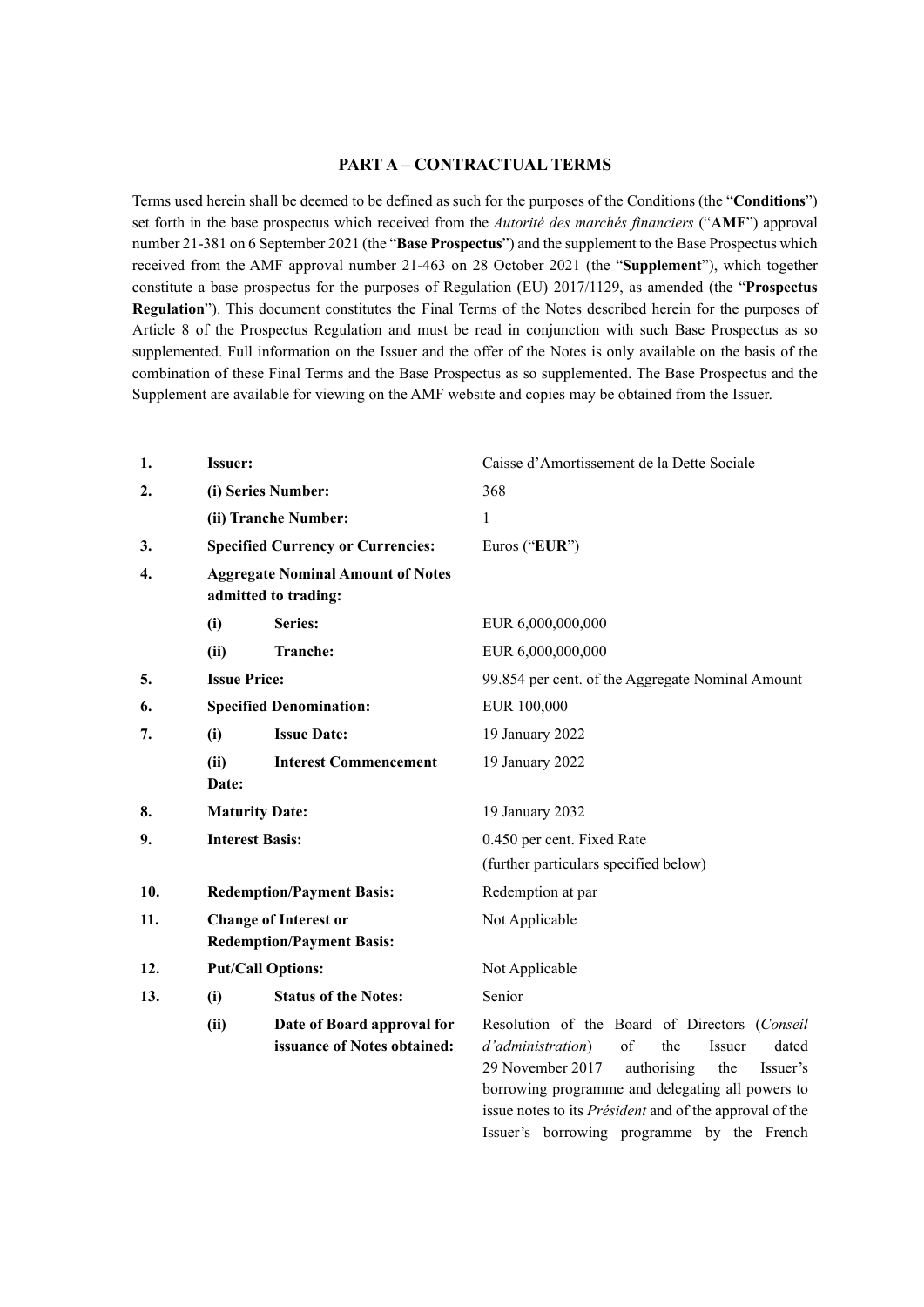Minister of Economy and Finance dated 15 December 2017

14. Method of distribution: Syndicated **PROVISIONS RELATING TO INTEREST (IF ANY) PAYABLE**  15. Fixed Rate Note Provisions Applicable (i) Rate of Interest: 0.450 per cent. *per annum* payable annually in arrear (ii) Interest Payment Dates: 19 January in each year commencing on 19 January 2023 (iii) Fixed Coupon Amount: EUR 450 per Specified Denomination (iv) Broken Amount(s): Not Applicable (v) Day Count Fraction: Actual/Actual (ICMA) (vi) Determination Dates: 19 January in each year (vii) Other terms relating to the method of calculating interest for Fixed Rate Notes: Not Applicable (viii) Business Day Convention: Not Applicable (ix) Party responsible for calculating Interest Amounts (if not the Calculation Agent): Not Applicable 16. Floating Rate Note Provisions Not Applicable 17. **Lero Coupon Note Provisions** Not Applicable **18. Inflation Linked Interest Note Provisions**  Not Applicable 19. **FX Linked Interest Note Provisions** Not Applicable **PROVISIONS RELATING TO REDEMPTION 20.** Call Option Not Applicable **21.** Put Option Not Applicable 22. **Automatic Early Redemption** Not Applicable **23. Final Redemption Amount of each Note**  EUR 100,000 per Note of 100,000 Specified Denomination 24. Redemption by Instalments Not Applicable **25. Early Redemption Amount**  Early Redemption Amount(s) payable in respect of Zero Coupon Notes and each Note other than Inflation Linked Notes on event of default or on redemption at the option of the issuer or redemption at the option of noteholders: EUR 100,000 per Note of 100,000 Specified Denomination Inflation Linked Notes - Early Not Applicable

> Redemption Amount(s) of each Note payable on event of default or on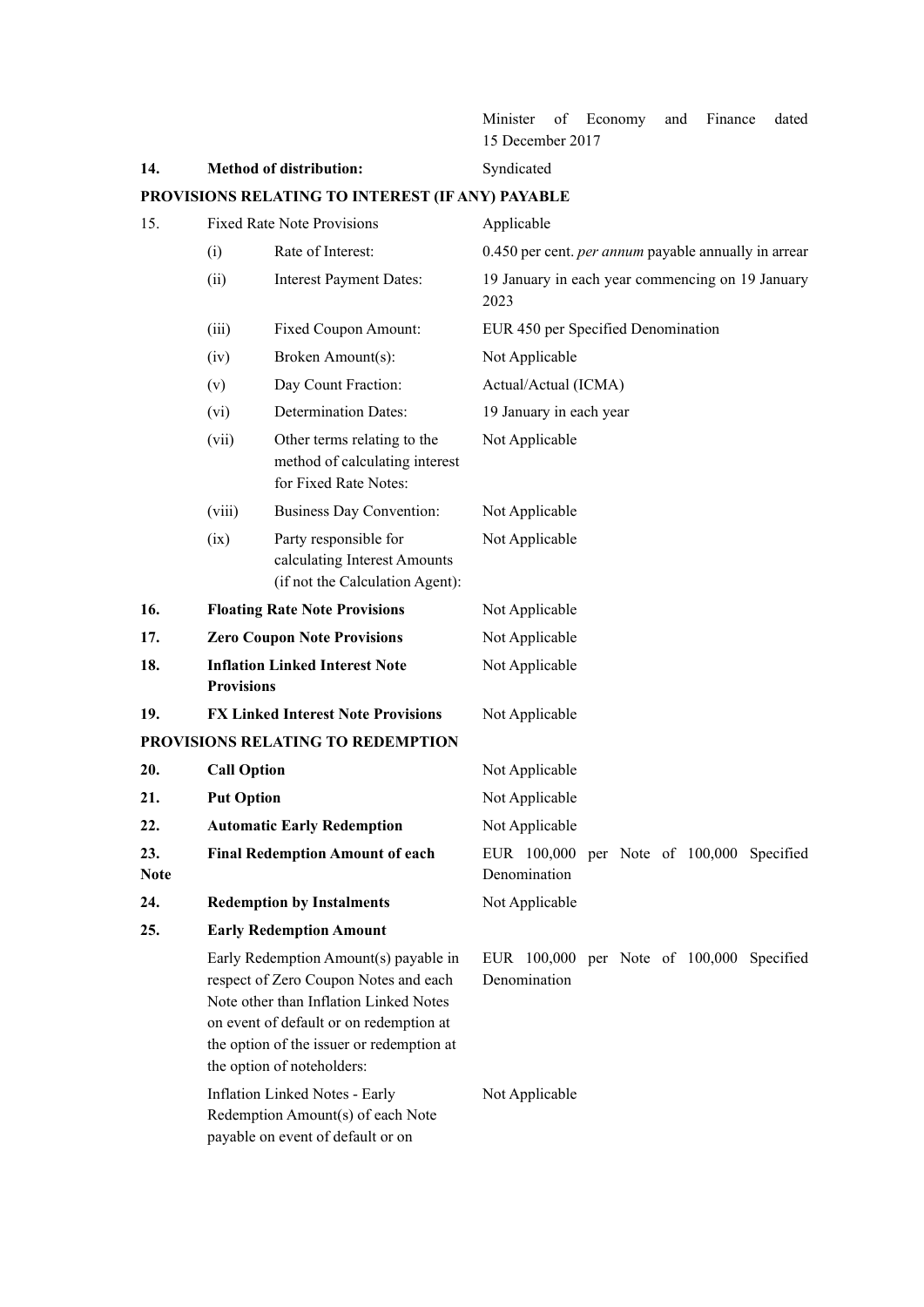redemption at the option of the issuer or redemption at the option of noteholders:

| 26. | <b>Inflation Linked Redemption Note</b>  | Not Applicable |
|-----|------------------------------------------|----------------|
|     | <b>Provisions</b>                        |                |
| 27. | <b>FX Linked Redemption Note</b>         | Not Applicable |
|     | <b>Provisions</b>                        |                |
| 28. | <b>Notes with Dual or Other Currency</b> | Not Applicable |
|     | <b>Settlement Conditions</b>             |                |

# **GENERAL PROVISIONS APPLICABLE TO THE NOTES**

| 29. |                                                                                                                                                                                                                                                                                                         | <b>Form of Notes:</b>                                                                                                   | <b>Dematerialised Notes</b>          |
|-----|---------------------------------------------------------------------------------------------------------------------------------------------------------------------------------------------------------------------------------------------------------------------------------------------------------|-------------------------------------------------------------------------------------------------------------------------|--------------------------------------|
|     | (i)                                                                                                                                                                                                                                                                                                     | Form of Dematerialised<br>Notes:                                                                                        | Applicable, Bearer form (au porteur) |
|     | (ii)                                                                                                                                                                                                                                                                                                    | Registration Agent:                                                                                                     | Not applicable                       |
|     | (iii)                                                                                                                                                                                                                                                                                                   | Temporary Global Certificate:                                                                                           | Not Applicable                       |
|     | (iv)                                                                                                                                                                                                                                                                                                    | Applicable TEFRA<br>exemption:                                                                                          | Not Applicable                       |
| 30. |                                                                                                                                                                                                                                                                                                         | <b>Financial Centre(s):</b>                                                                                             | <b>TARGET</b> and Paris              |
| 31. | <b>Talons for future Coupons or Receipts</b><br>to be attached to Definitive Notes (and<br>dates on which such Talons mature):                                                                                                                                                                          |                                                                                                                         | N <sub>0</sub>                       |
| 32. | <b>Details relating to Partly Paid Notes:</b><br>amount of each payment comprising<br>the Issue Price and date on which each<br>payment is to be made and<br>consequences (if any) of failure to pay,<br>including any right of the Issuer to<br>forfeit the Notes and interest due on<br>late payment: |                                                                                                                         | Not Applicable                       |
| 33. |                                                                                                                                                                                                                                                                                                         | <b>Details relating to Instalment Notes:</b><br>amount of each instalment, date on<br>which each payment is to be made: | Not Applicable                       |
| 34. |                                                                                                                                                                                                                                                                                                         | Redenomination, renominalisation and<br>reconventioning provisions:                                                     | Not Applicable                       |
| 35. |                                                                                                                                                                                                                                                                                                         | <b>Consolidation provisions:</b>                                                                                        | Not Applicable                       |
| 36. | <b>Masse:</b>                                                                                                                                                                                                                                                                                           |                                                                                                                         | Applicable                           |
|     |                                                                                                                                                                                                                                                                                                         |                                                                                                                         | Contractual Masse shall apply.       |
|     |                                                                                                                                                                                                                                                                                                         |                                                                                                                         | The Representative of the Masse is:  |
|     |                                                                                                                                                                                                                                                                                                         |                                                                                                                         | <b>Aether Financial Services</b>     |
|     |                                                                                                                                                                                                                                                                                                         |                                                                                                                         | 36, rue de Monceau                   |
|     |                                                                                                                                                                                                                                                                                                         |                                                                                                                         | <b>75008 Paris</b>                   |
|     |                                                                                                                                                                                                                                                                                                         |                                                                                                                         | France                               |

agency@aetherfs.com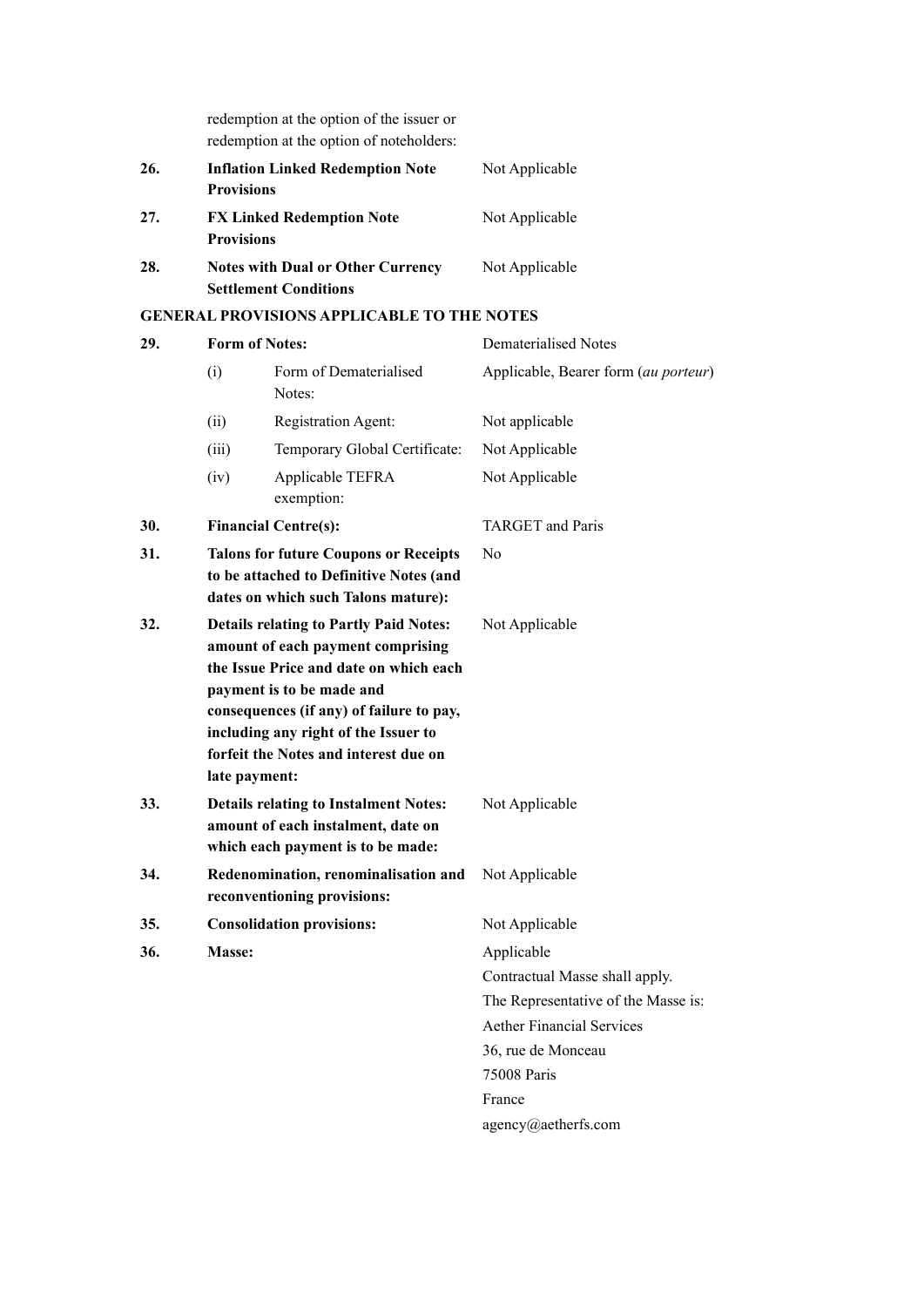The Representative will be entitled to a remuneration of EUR 400 (VAT excluded) per year in respect of the Series.

| <b>DISTRIBUTION</b> |                   |                                           |                                                 |
|---------------------|-------------------|-------------------------------------------|-------------------------------------------------|
| 37.                 | (i)               | If syndicated, names of Joint             | Joint Lead Managers:                            |
|                     |                   | Lead Managers:                            | <b>Barclays Bank Ireland PLC</b>                |
|                     |                   |                                           | Crédit Agricole Corporate and Investment Bank   |
|                     |                   |                                           | <b>HSBC</b> Continental Europe                  |
|                     |                   |                                           | Société Générale                                |
|                     | (ii)              | Date of Subscription<br>Agreement:        | 17 January 2022                                 |
|                     | (iii)             | Stabilising Manager(s) (if<br>any):       | Crédit Agricole Corporate and Investment Bank   |
| 38.                 |                   | If non-syndicated, name of Dealer:        | Not Applicable                                  |
| 39.                 |                   | Total commission and concession:          | 0.150 per cent. of the Aggregate Nominal Amount |
| 40.                 | <b>Investors:</b> | <b>Prohibition of Sales to EEA Retail</b> | Applicable                                      |
| 41.                 | <b>Investors:</b> | <b>Prohibition of Sales to UK Retail</b>  | Applicable                                      |

# LISTING AND ADMISSION TO TRADING APPLICATION

These Final Terms comprise the final terms required to list and have admitted to trading the issue of Notes described herein pursuant to the Euro 130,000,000,000 Debt Issuance Programme of the Issuer.

# **RESPONSIBILITY**

I accept responsibility for the information contained in these Final Terms.

Signed on behalf of the Issuer:

 $\beta$ 

Ms. Julika COURTADE-GROSS, duly authorized

La Directrice générale adjointe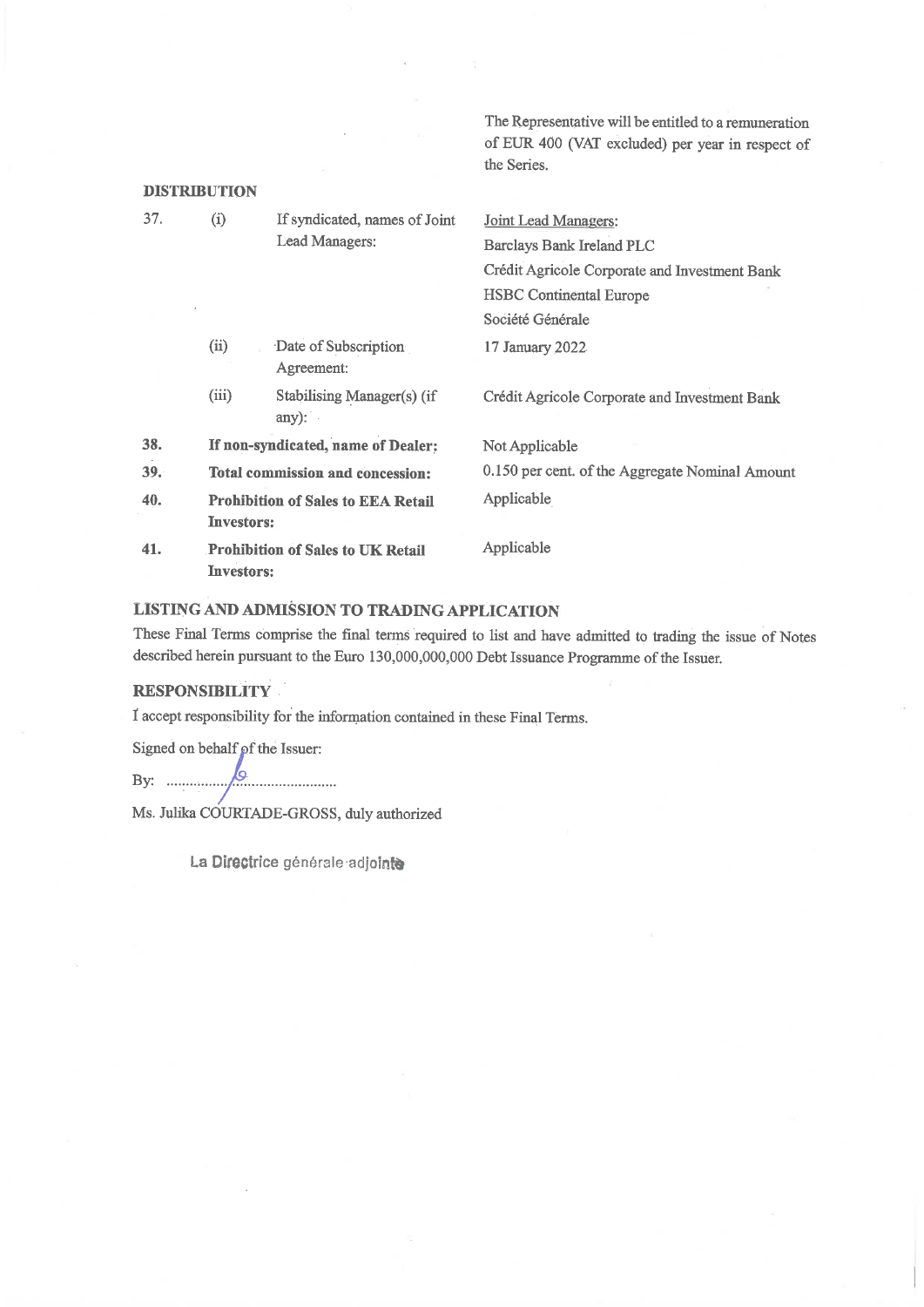### **PART B – OTHER INFORMATION**

# **1 LISTING**

| (i)   | Listing:                                                                                                                                                                                                           | <b>Euronext Paris</b>                                                                                                      |
|-------|--------------------------------------------------------------------------------------------------------------------------------------------------------------------------------------------------------------------|----------------------------------------------------------------------------------------------------------------------------|
| (ii)  | Admission to trading:                                                                                                                                                                                              | Application has been made for the Notes to be<br>admitted to trading on Euronext Paris with effect<br>from the Issue Date. |
| (iii) | Estimate of total expenses related to<br>admission to trading:                                                                                                                                                     | EUR 8,500                                                                                                                  |
| (iv)  | Regulated markets or equivalent markets<br>on which, to the knowledge of the issuer,<br>securities of the same class of the<br>securities to be offered or admitted to<br>trading are already admitted to trading: | Not Applicable                                                                                                             |

### **2 RATINGS**

Ratings: The Notes have been rated: Moody's France S.A.S. ("**Moody's**"): Aa2 S&P Global Ratings Europe Ltd ("**S&P**"): AA DBRS Morningstar ("**DBRS**"): AA(high)

> According to Moody's rating system, obligations rated "Aa" are judged to be of high quality and are subject to very low credit risk. Moody's appends numerical modifiers 1, 2, and 3 to each generic rating classification from "Aa" through "Caa". The modifier 1 indicates that the obligation ranks in the higher end of its generic rating category; the modifier 2 indicates a mid-range ranking; and the modifier 3 indicates a ranking in the lower end of that generic rating category.

> According to S&P' rating system, an AA rating differs from the highest-rated obligations only to a small degree. The obligor's capacity to meet its financial commitment on the obligation is very strong.

> According to DBRS, obligations rated "AA" are considered superior credit quality. The capacity for the payment of financial obligations is considered high. Credit quality differs from AAA only to a small degree. Unlikely to be significantly vulnerable to future events. The subcategory "(high)" indicates the rating is in the higher end of the category.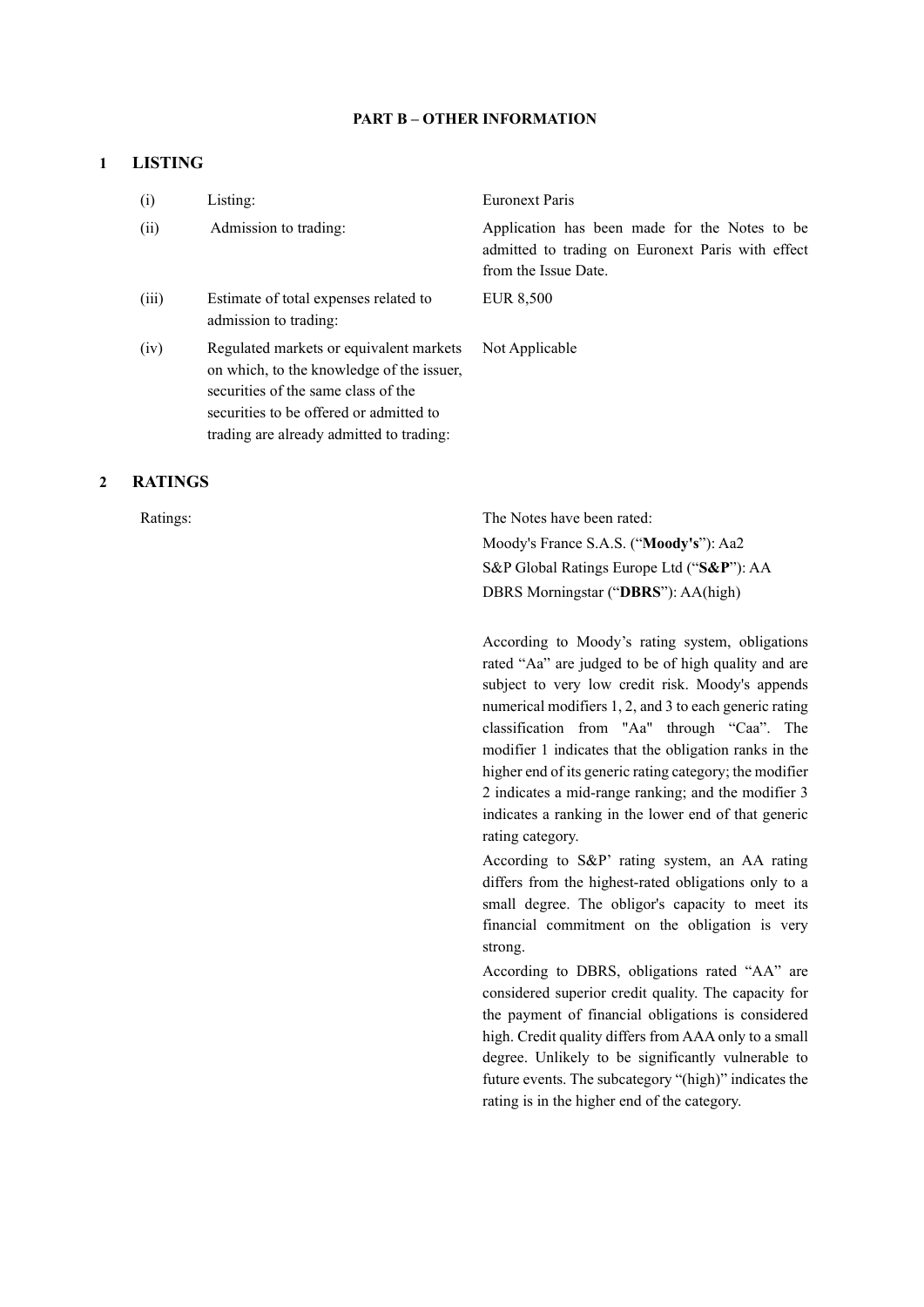Each of Moody's, S&P and DBRS is established in the European Union and is registered under Regulation (EC) No 1060/2009, as amended (the "**EU CRA Regulation**").

As such, each of Moody's, S&P and DBRS is included in the list of credit rating agencies published by the European Securities and Markets Authority on its website in accordance with the EU CRA Regulation

(https://www.esma.europa.eu/supervision/creditrating-agencies/risk).

# **3 INTERESTS OF NATURAL AND LEGAL PERSONS INVOLVED IN THE ISSUE**

So far as the Issuer is aware, no person involved in the issue of the Notes has an interest material to the offer, including conflicting interests.

### **4 REASONS FOR THE OFFER, ESTIMATED NET PROCEEDS AND TOTAL EXPENSES**

|   | (i) Reasons for the offer:           | The proceeds of the issue of the Notes will be used<br>to finance and/or re-finance, in part or in full, eligible<br>social expenditures as set out in the Issuer's Social<br>Bond Framework (as amended and supplemented<br>from time to time) (the "Framework") available on<br>the Issuer's website:<br>https://www.cades.fr/pdf/investisseurs/uk/Cades_So<br>cial Bond Framework 3sept2020.pdf. |
|---|--------------------------------------|-----------------------------------------------------------------------------------------------------------------------------------------------------------------------------------------------------------------------------------------------------------------------------------------------------------------------------------------------------------------------------------------------------|
|   |                                      | A second party opinion has been obtained from the<br>second party opinion provider Vigeo Eiris on the<br>Framework and is available on the Issuer's website:<br>https://cades.fr/pdf/investisseurs/uk/SPO 3sept2020<br>$\mathsf{A}$ .pdf                                                                                                                                                            |
|   | (ii) Estimated net proceeds:         | EUR 5,982,240,000.00                                                                                                                                                                                                                                                                                                                                                                                |
| 5 | <b>FIXED RATE NOTES ONLY - YIELD</b> |                                                                                                                                                                                                                                                                                                                                                                                                     |
|   | Indication of yield:                 | 0.465 per cent. per annum.                                                                                                                                                                                                                                                                                                                                                                          |
|   |                                      | The yield is calculated at the Issue Date on the basis<br>of the Issue Price. It is not an indication of future<br>yield.                                                                                                                                                                                                                                                                           |

# **6 OPERATIONAL INFORMATION**

### ISIN Code: FR0014007RB1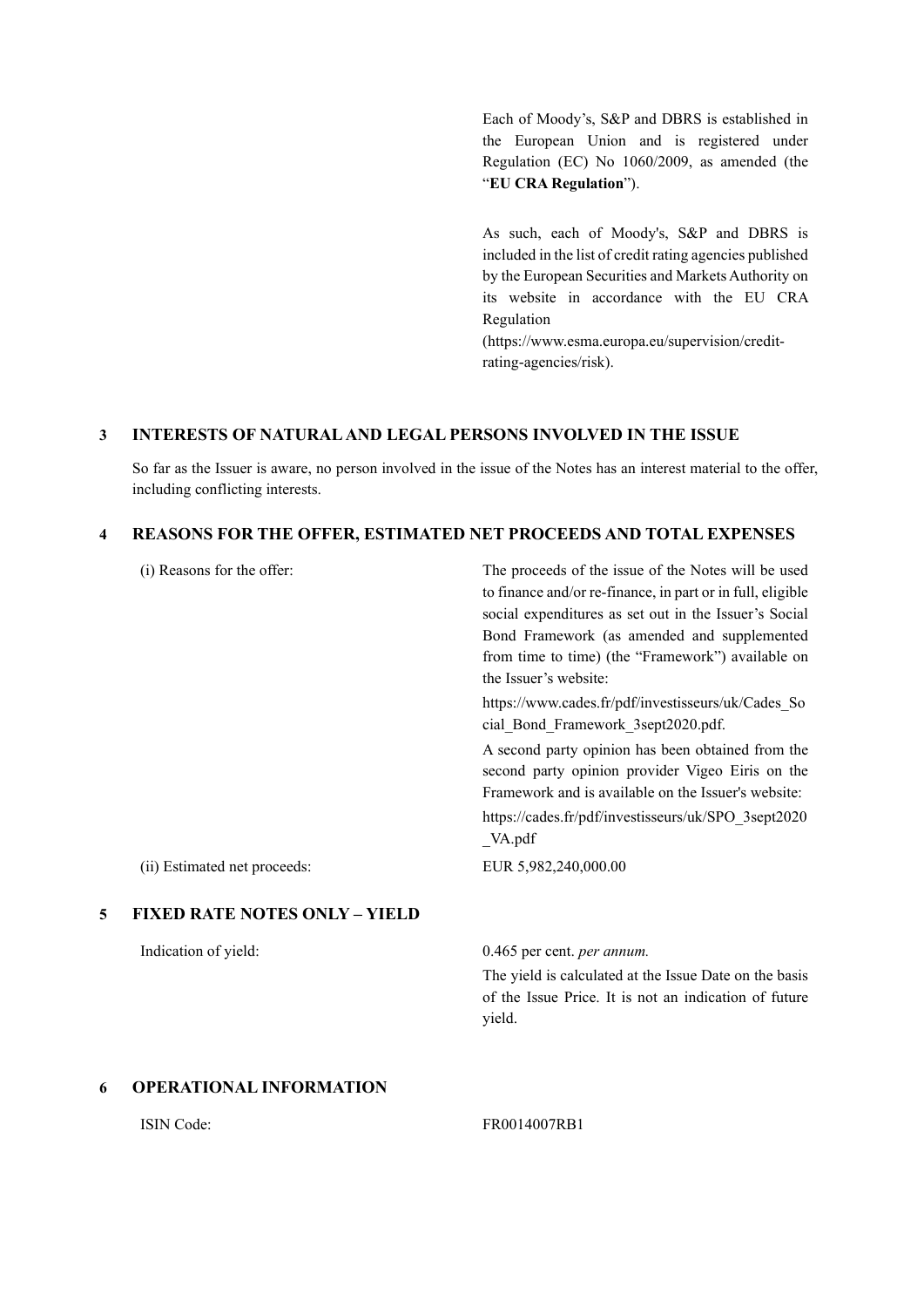# Common Code: 243432260

Any clearing system(s) other than Euroclear Bank Euroclear France S.A. SA/NV and Clearstream Banking S.A. and the relevant identification number(s):

Names and addresses of additional Paying Agent(s) Not Applicable (if any):

Delivery: Delivery against payment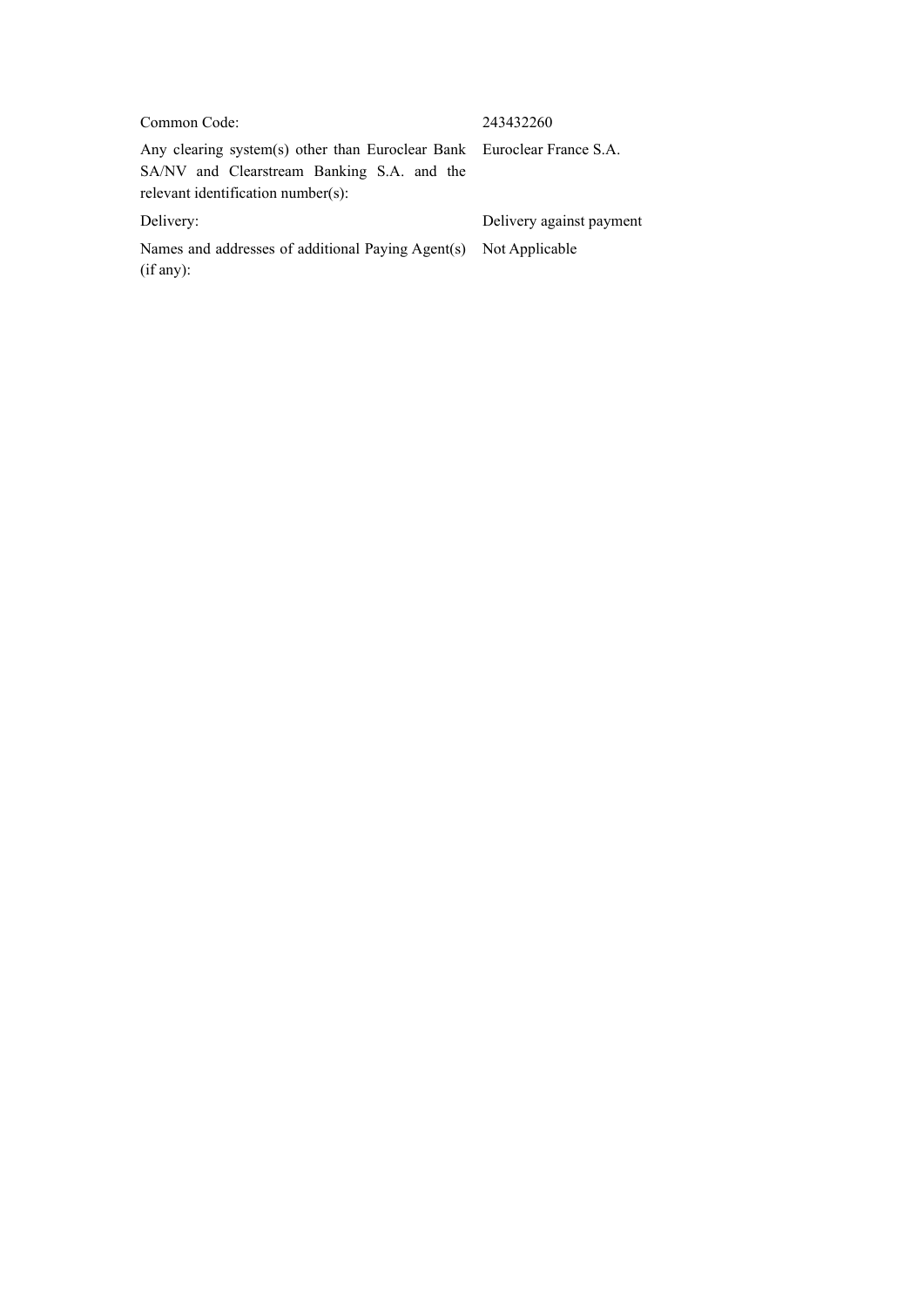

**Conditions Définitives en date du 17 janvier 2022** 

**CADES (Caisse d'Amortissement de la Dette Sociale)** 

**Émission d'obligations d'un montant nominal de 6.000.000.000 euros, portant intérêt au taux de 0,450 % l'an et venant à échéance le 19 janvier 2032 (les «** Titres **»)** 

**émis dans le cadre du Programme d'Émissions de Dette de 130.000.000.000 euros** 

**Identifiant Entité Juridique : 969500P04DQJS4BPM574** 

**INTERDICTION DE VENTE AUX INVESTISSEURS DE DÉTAIL DANS L'EEE** – Les Titres ne sont pas destinés à être et ne sont pas offerts, vendus ou autrement mis à disposition à tout investisseur de détail dans l'Espace Économique Européen (l'« **EEE** »). Dans ce contexte, un investisseur de détail désigne une personne correspondant à l'une (ou plusieurs) des descriptions suivantes : (i) un client de détail tel que défini au point (11) de l'Article 4(1) de la Directive 2016/65/UE (telle que modifiée (« **Directive MIF II** ») ou (ii) un client au sens de la Directive (UE) 2016/97 (la « **Directive sur la Distribution d'Assurances** », lorsque ce client n'a pas la qualité de client professionnel tel que défini au point (10) de l'Article 4(1) de la Directive MIF II ; Par conséquent, il n'a pas été préparé de document d'information-clé tel que requis par le Règlement (UE) N°1286/2014 (le « **Règlement PRIIPs UE »**) pour l'offre ou la vente des Titres ou leur mise à disposition de toute autre manière à des investisseurs de détail dans l'EEE et l'offre ou la vente des Titres ou leur mise à disposition de toute autre manière à un investisseur de détail dans l'EEE peut être illégale en vertu du Règlement PRIIPs UE.

**INTERDICTION DE VENTE AUX INVESTISSEURS DE DÉTAIL AU ROYAUME-UNI** – Les Titres ne sont pas destinés à être et ne sont pas offerts, vendus ou mis autrement à disposition de tout investisseur de détail au Royaume-Uni. Dans ce contexte, un investisseur de détail désigne une personne correspondant à l'une (ou plusieurs) des descriptions suivantes : (i) un client de détail tel que défini au point (8) de l'Article 2 du Règlement (UE) N°2017/565 transposé dans le droit national britannique en vertu de la transposition de l'accord de retrait du Royaume-Uni de l'UE de 2018 ou (ii) un client au sens des dispositions de la Loi britannique sur les Services Financiers et les Marchés de 2000 et de toute règle ou tout règlement adopté en vertu de la Loi britannique sur les Services Financiers et les Marchés par transposition de la Directive (UE) 2016/97, lorsque le client ne répond pas à la qualité de client professionnel tel que défini au point (8) de l'Article 2(1) du Règlement européen (UE) N°600/2014 tel que transposé dans le droit national britannique en vertu de la transposition de l'accord de retrait du Royaume-Uni de l'UE. Par conséquent, il n'a pas été préparé de document d'information-clé tel que requis par le Règlement (UE) N°1286/2014 tel que transposé dans le droit national britannique en vertu de la transposition de l'accord de retrait du Royaume-Uni de l'UE (le « **Règlement PRIIPs Royaume-Uni** ») pour l'offre ou la vente des Titres ou leur mise à disposition de toute autre manière à des investisseurs de détail au Royaume-Uni et l'offre ou la vente des Titres ou leur mise à disposition de toute autre manière à un investisseur de détail au Royaume-Uni peut donc être illégale en vertu du Règlement PRIIPs Royaume-Uni.

**GOUVERNANCE DES PRODUITS DIRECTIVE MIF II UE / MARCHÉ CIBLE RÉSERVÉ AUX INVESTISSEURS PROFESSIONNELS ET CONTREPARTIES ÉLIGIBLES** – Pour les seuls besoins du processus d'autorisation des produits de chaque producteur, l'évaluation du marché cible concernant les Titres, sur la base des cinq catégories désignées au point 18 des Directives publiées par l'AEMF le 5 février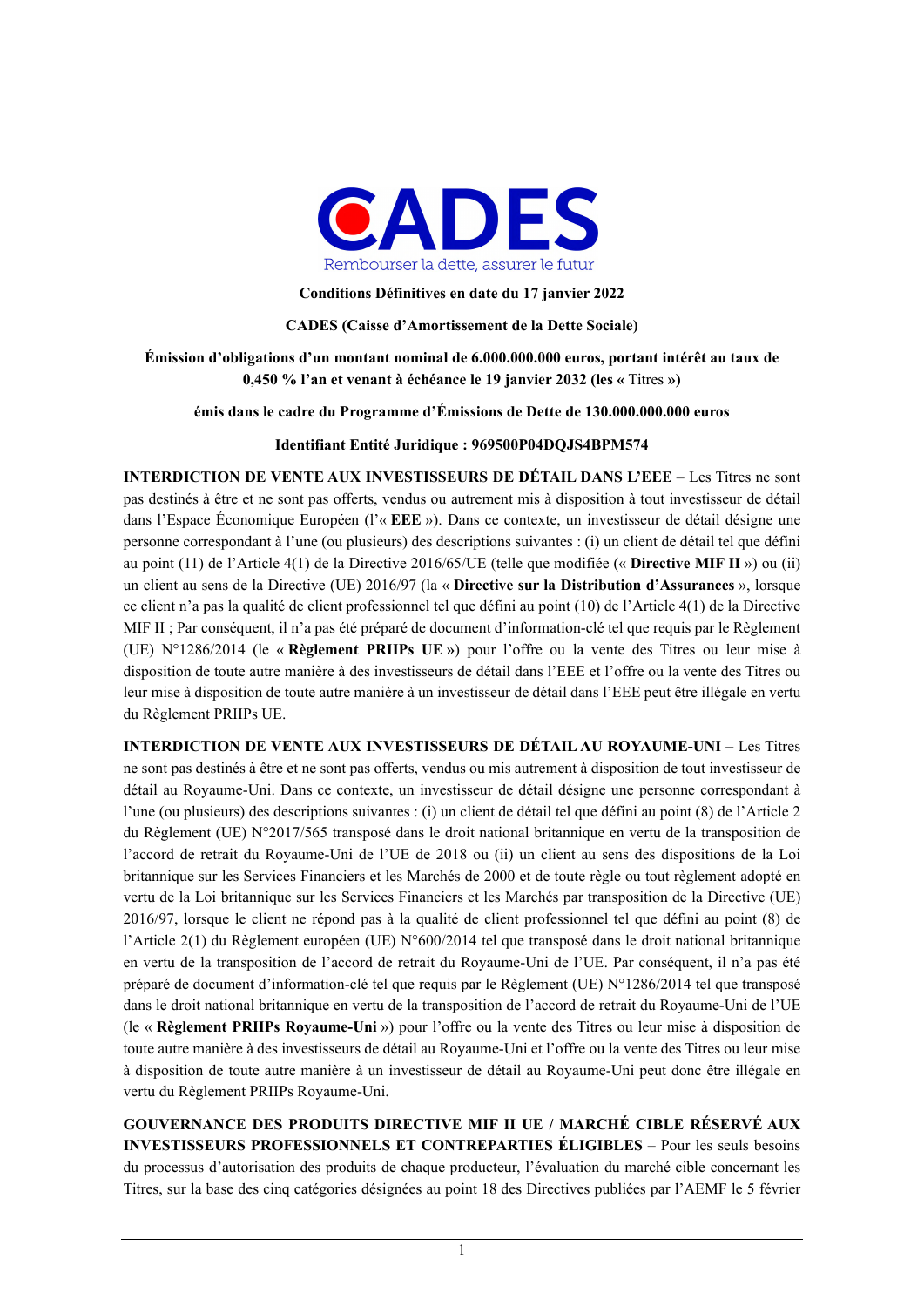2018, a conduit à la conclusion que : (i) le marché cible des Titres est réservé aux contreparties éligibles et clients professionnels, chacun tel que défini dans la Directive MIF II UE ; et (ii) tous les canaux de distribution des Titres aux contreparties éligibles et clients professionnels sont adéquats. Toute personne offrant, vendant ou recommandant les Titres par la suite (un « **distributeur** ») doit prendre en considération l'évaluation du marché cible du producteur ; toutefois, un distributeur soumis à la Directive MIF II UE est responsable de sa propre évaluation du marché cible des Titres (en adoptant ou précisant l'évaluation du marché cible du producteur) et de la détermination de canaux de distribution appropriés.

# **PARTIE A – DISPOSITIONS CONTRACTUELLES**

Les termes utilisés aux présentes sont réputés définis comme tels pour les besoins des Modalités (les « **Modalités** ») établies dans le prospectus de base ayant reçu le numéro d'approbation 21-381 de l'Autorité des Marchés Financiers (« **AMF** ») le 6 septembre 2021 (le « **Prospectus de Base** ») et le supplément au Prospectus de Base ayant reçu de l'AMF le numéro d'approbation 21-463 le 28 octobre 2021 (le « **Supplément** »), constituant, ensemble, un prospectus de base aux fins du Règlement (UE) 2017/1129, tel que modifié (le « **Règlement Prospectus** »). Le présent document constitue les Conditions Définitives des Titres décrits aux présentes pour les besoins de l'Article 8 du Règlement Prospectus et doit être lu conjointement au Prospectus de Base tel que complété par le Supplément. Les présentes Conditions Définitives combinées au Prospectus de Base tel que complété par le Supplément forment la seule base d'une information complète concernant l'Émetteur et l'offre des Titres. Le Prospectus de Base et le Supplément peuvent être consultés sur le site internet de l'AMF et des exemplaires peuvent en être obtenus auprès de l'Émetteur.

| 1.  | Émetteur :                                                  | Caisse d'Amortissement de la Dette Sociale        |
|-----|-------------------------------------------------------------|---------------------------------------------------|
| 2.  | (i) Numéro de Souche :                                      | 368                                               |
|     | (ii) Numéro de Tranche :                                    | $\mathbf{1}$                                      |
|     |                                                             |                                                   |
| 3.  | Devise ou devises indiquée(s) :                             | Euros (« $\epsilon$ »)                            |
| 4.  | Montant Nominal Total de Titres admis à<br>la négociation : |                                                   |
|     | Souche:<br>(i)                                              | 6.000.000.000 €                                   |
|     | Tranche:<br>(ii)                                            | 6.000.000.000 €                                   |
| 5.  | Prix d'Émission :                                           | 99,854 % du Montant Nominal Total                 |
| 6.  | Valeur(s) Nominale(s) Indiquée(s) :                         | $100.000\,\mathrm{E}$                             |
|     |                                                             |                                                   |
| 7.  | (i) Date d'Émission :                                       | 19 janvier 2022                                   |
|     | (ii) Date de Commencement d'Intérêts :                      | 19 janvier 2022                                   |
| 8.  | Date d'Échéance :                                           | 19 janvier 2032                                   |
| 9.  | Base d'Intérêt :                                            | 0,450 % Taux Fixe                                 |
|     |                                                             | (autres éléments spécifiques indiqués ci-dessous) |
| 10. | Base de Remboursement/Paiement:                             | Remboursement au pair                             |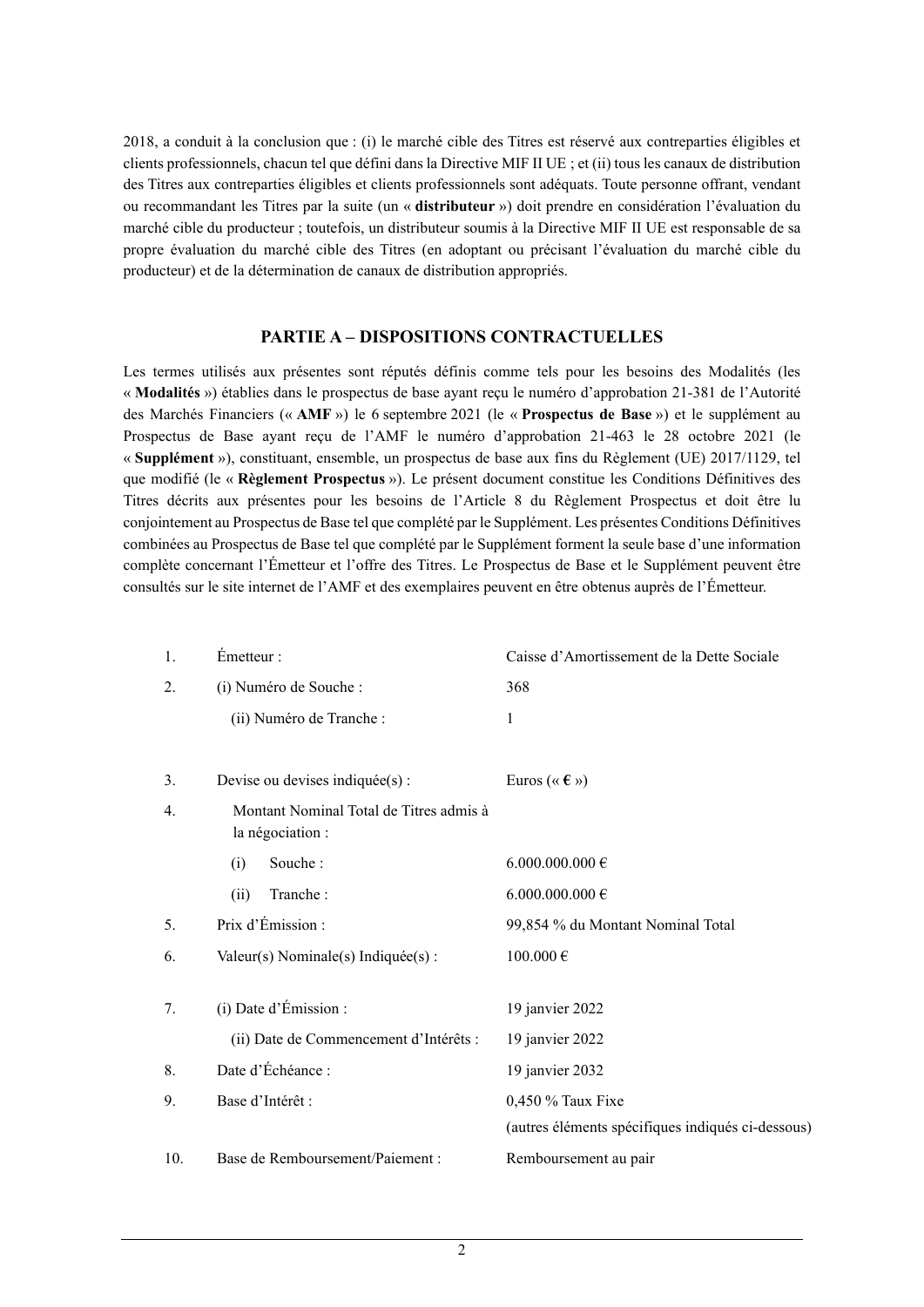| 11. | Modification de l'Intérêt ou de la base de Non Applicable<br>Remboursement/Paiement:       |                                                                                                                                                                                                                                                                                                                                                                |
|-----|--------------------------------------------------------------------------------------------|----------------------------------------------------------------------------------------------------------------------------------------------------------------------------------------------------------------------------------------------------------------------------------------------------------------------------------------------------------------|
| 12. | Options de Remboursement au Gré des<br>Titulaires/de l'Émetteur :                          | Non Applicable                                                                                                                                                                                                                                                                                                                                                 |
| 13. | (i) Rang des Titres :                                                                      | Senior                                                                                                                                                                                                                                                                                                                                                         |
|     | (ii) Date d'obtention de l'autorisation du<br>Conseil concernant l'émission des<br>Titres: | du<br>conseil d'administration<br><b>Résolutions</b><br>de<br>l'Emetteur en date du 29 novembre 2017 autorisant<br>le programme d'emprunt de l'Emetteur et déléguant<br>tous pouvoirs pour émettre des titres à son Président<br>et approbation du programme d'émission par le<br>Ministre de l'Economie et des Finances en date du<br>15<br>2017.<br>décembre |

| 14. |  | Méthode de distribution : |  |
|-----|--|---------------------------|--|
|-----|--|---------------------------|--|

Syndiquée

# **DISPOSITIONS RELATIVES AUX INTÉRÊTS EXIGIBLES (LE CAS ÉCHÉANT)**

| 15. | Dispositions relatives aux Titres à<br><b>Taux Fixe</b>                     |                                                                                                                | Applicable                                                |  |
|-----|-----------------------------------------------------------------------------|----------------------------------------------------------------------------------------------------------------|-----------------------------------------------------------|--|
|     | (i)                                                                         | Taux d'Intérêt :                                                                                               | 0,450 % par an exigible annuellement à terme échu         |  |
|     | (ii)                                                                        | Date(s) de Paiement des<br>Intérêts :                                                                          | 19 janvier chaque année, commençant le 19 janvier<br>2023 |  |
|     | (iii)                                                                       | Montant de Coupon Fixe :                                                                                       | 450 € par Valeur Nominale Indiquée                        |  |
|     | (iv)                                                                        | Montant(s) de Coupon Brisé :                                                                                   | Non Applicable                                            |  |
|     | (v)                                                                         | Méthode de Décompte des<br>Jours:                                                                              | Exact/Exact (ICMA)                                        |  |
|     | (vi)                                                                        | Dates de Détermination :                                                                                       | 19 janvier de chaque année                                |  |
|     | (vii)                                                                       | Autres modalités relatives à la<br>méthode de calcul de l'intérêt<br>pour les Titres à Taux Fixe :             | Non Applicable                                            |  |
|     |                                                                             | (viii) Convention de Jour Ouvré :                                                                              | Non Applicable                                            |  |
|     | (ix)                                                                        | Partie responsable du calcul<br>des Montants d'intérêts<br>(lorsqu'il ne s'agit pas de<br>l'Agent de Calcul) : | Non Applicable                                            |  |
| 16. | <b>Taux Variable</b>                                                        | Dispositions relatives aux Titres à                                                                            | Non Applicable                                            |  |
| 17. | Dispositions relatives aux Titres à<br>Coupon Zéro                          |                                                                                                                | Non Applicable                                            |  |
| 18. | Dispositions relatives aux Titres à<br>Intérêt Indexé sur l'Inflation       |                                                                                                                | Non Applicable                                            |  |
| 19. | Dispositions relatives aux Titres à<br>Intérêt Indexé sur un Taux de Change |                                                                                                                | Non Applicable                                            |  |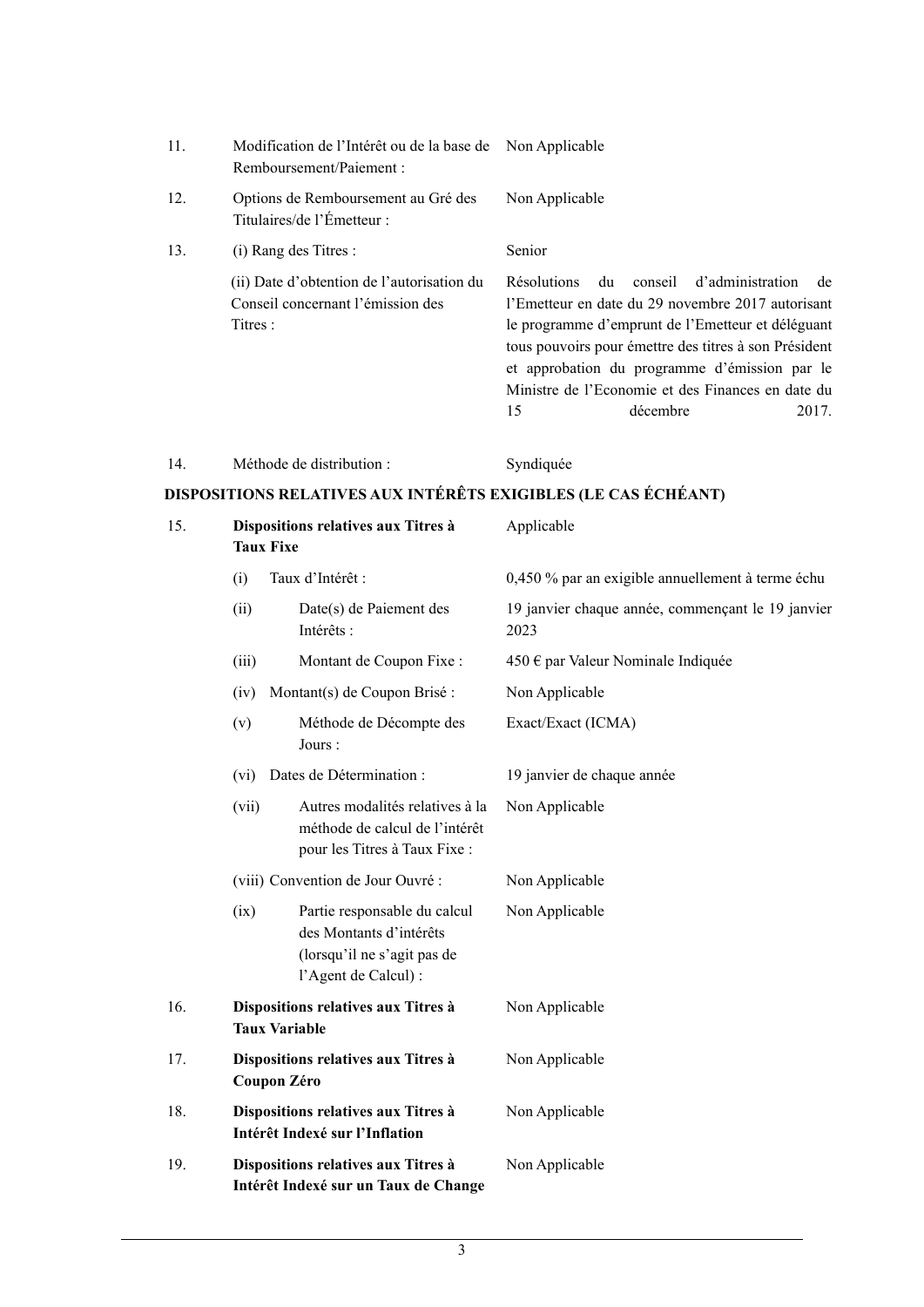# **DISPOSITIONS RELATIVES AU REMBOURSEMENT**

| 20. | Option de Remboursement au Gré de<br>l'Émetteur                                                                                                                                                                                                                      | Non Applicable                                                  |
|-----|----------------------------------------------------------------------------------------------------------------------------------------------------------------------------------------------------------------------------------------------------------------------|-----------------------------------------------------------------|
| 21. | Option de Remboursement au Gré des<br><b>Titulaires</b>                                                                                                                                                                                                              | Non Applicable                                                  |
| 22. | <b>Remboursement Anticipé</b><br>Automatique                                                                                                                                                                                                                         | Non Applicable                                                  |
| 23. | Montant de Remboursement Final de<br>chaque Titre                                                                                                                                                                                                                    | 100.000 € par Titre de 100.000 € de Valeur Nominale<br>Indiquée |
| 24. | <b>Remboursement par Versements</b><br>Échelonnés                                                                                                                                                                                                                    | Non Applicable                                                  |
| 25. | Montant de Remboursement Anticipé                                                                                                                                                                                                                                    |                                                                 |
|     | Montant(s) de Remboursement Anticipé<br>exigible(s) par Titre à Coupon Zéro ou<br>Titre, autre que des Titres Indexés sur<br>l'Inflation, en cas d'exigibilité anticipée<br>ou sur remboursement au gré de<br>l'émetteur ou remboursement au gré des<br>titulaires : | 100.000 € par Titre de 100.000 € de Valeur Nominale<br>Indiquée |
|     | Titres Indexés sur l'Inflation -<br>Montant(s) de Remboursement Anticipé<br>par Titre exigible(s) en cas d'exigibilité<br>anticipée ou sur remboursement au gré<br>de l'émetteur ou remboursement au gré<br>des titulaires :                                         | Non Applicable                                                  |
| 26. | Dispositions relatives aux Titres à<br>Remboursement Indexé sur Inflation                                                                                                                                                                                            | Non Applicable                                                  |
| 27. | Dispositions relatives aux Titres à<br>Remboursement Indexé sur un Taux<br>de Change                                                                                                                                                                                 | Non Applicable                                                  |
| 28. | Titres assortis de Conditions de<br>Règlement Double Devise ou Autre<br><b>Devise</b>                                                                                                                                                                                | Non Applicable                                                  |
|     | <b>DISPOSITIONS GÉNÉRALES APPLICABLES AUX TITRES</b>                                                                                                                                                                                                                 |                                                                 |
| 29. | <b>Forme des Titres:</b>                                                                                                                                                                                                                                             | Titres Dématérialisés                                           |
|     | Forme des Titres<br>(i)                                                                                                                                                                                                                                              | Applicable, Titres au porteur                                   |

(ii) Agent du Registre : Non Applicable

Dématérialisés :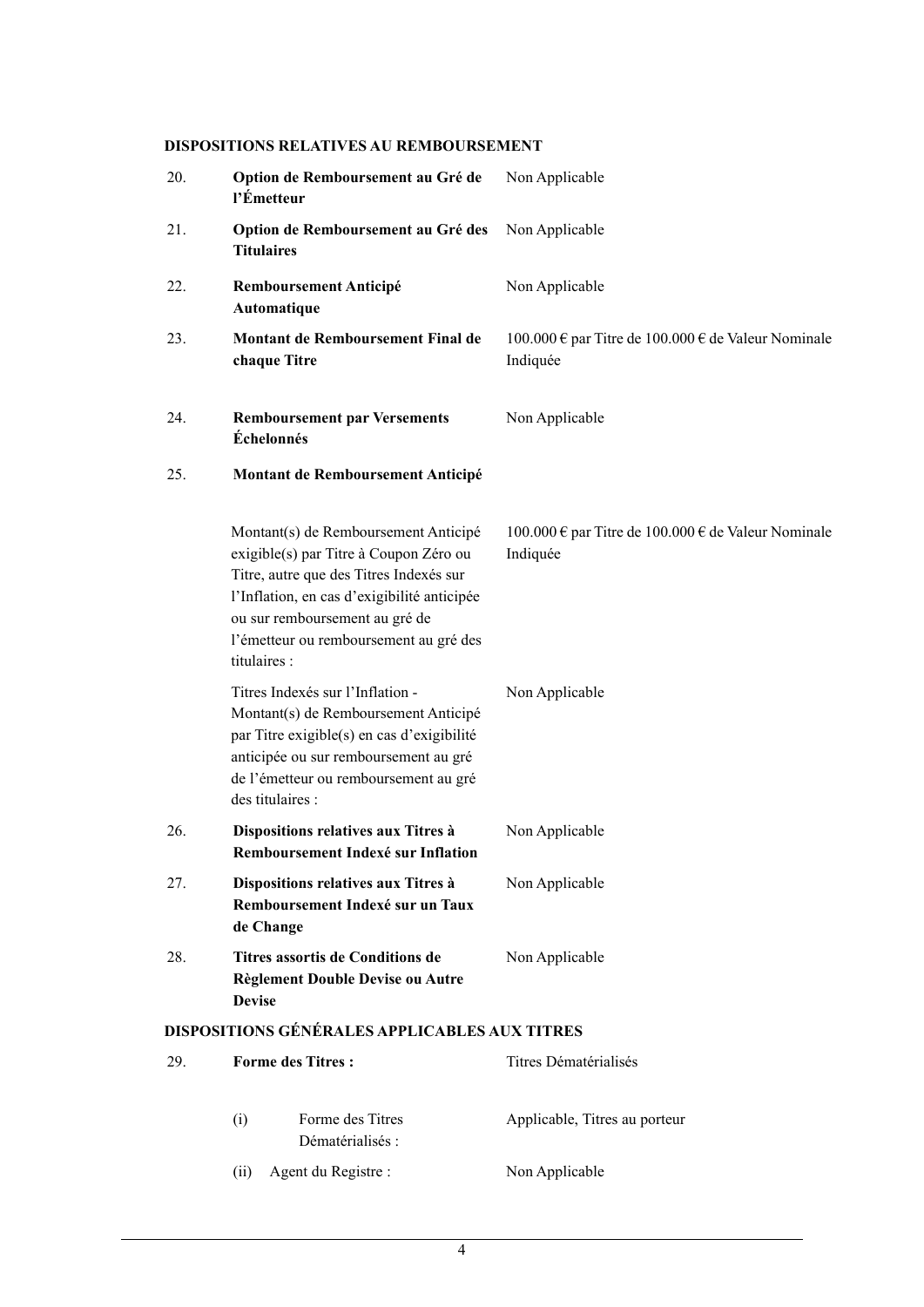|     | (iii) Certificat Global Temporaire :                                                                                                                                                                                                                                                                             | Non Applicable                                                                                                         |
|-----|------------------------------------------------------------------------------------------------------------------------------------------------------------------------------------------------------------------------------------------------------------------------------------------------------------------|------------------------------------------------------------------------------------------------------------------------|
|     | <b>Exemption TEFRA</b><br>(iv)<br>Applicable :                                                                                                                                                                                                                                                                   | Non Applicable                                                                                                         |
| 30. | Centre(s) Financier(s):                                                                                                                                                                                                                                                                                          | <b>TARGET</b> et Paris                                                                                                 |
| 31. | Talons de Coupons futurs ou reçus à<br>attacher aux Titres Physiques (et dates<br>auxquelles ces Talons arrivent à<br>échéance) :                                                                                                                                                                                | Non                                                                                                                    |
| 32. | Détails concernant les Titres<br>Partiellement Libérés : montant de<br>chaque paiement dont Prix<br>d'Émission et date prévue du<br>paiement et conséquences (le cas<br>échéant) d'un défaut de paiement, y<br>compris droit de confiscation des<br>Titres de l'Émetteur et intérêts sur<br>retard de paiement : | Non Applicable                                                                                                         |
| 33. | Détails concernant les Titres à<br>Remboursement Échelonné: montant<br>de versement échelonné, date de<br>chaque paiement :                                                                                                                                                                                      | Non Applicable                                                                                                         |
| 34. | Clauses de redénomination et<br>renominalisation:                                                                                                                                                                                                                                                                | Non Applicable                                                                                                         |
| 35. | <b>Clause de Consolidation:</b>                                                                                                                                                                                                                                                                                  | Non Applicable                                                                                                         |
| 36. | Masse:                                                                                                                                                                                                                                                                                                           | Applicable                                                                                                             |
|     |                                                                                                                                                                                                                                                                                                                  | La Masse Contractuelle s'applique.                                                                                     |
|     |                                                                                                                                                                                                                                                                                                                  | Le Représentant de la Masse est :                                                                                      |
|     |                                                                                                                                                                                                                                                                                                                  | <b>Aether Financial Service</b>                                                                                        |
|     |                                                                                                                                                                                                                                                                                                                  | 36 rue de Monceau                                                                                                      |
|     |                                                                                                                                                                                                                                                                                                                  | 75008 Paris                                                                                                            |
|     |                                                                                                                                                                                                                                                                                                                  | France                                                                                                                 |
|     |                                                                                                                                                                                                                                                                                                                  | agency@aetherfs.com                                                                                                    |
|     |                                                                                                                                                                                                                                                                                                                  | Le Représentant de la Masse aura droit à une<br>rémunération à hauteur de 400 € (TVA exclue) par an<br>pour la Souche. |
|     | <b>DISTRIBUTION</b>                                                                                                                                                                                                                                                                                              |                                                                                                                        |
| 37. | En cas de syndication, noms des<br>(i)                                                                                                                                                                                                                                                                           | Membres du Syndicat de Placement                                                                                       |
|     | <b>Membres du Syndicat de Placement:</b>                                                                                                                                                                                                                                                                         | Barclays Bank Ireland PLC                                                                                              |
|     |                                                                                                                                                                                                                                                                                                                  | Crédit Agricole Corporate and Investment Bank                                                                          |
|     |                                                                                                                                                                                                                                                                                                                  | <b>HSBC</b> Continental Europe                                                                                         |
|     |                                                                                                                                                                                                                                                                                                                  | Société Générale                                                                                                       |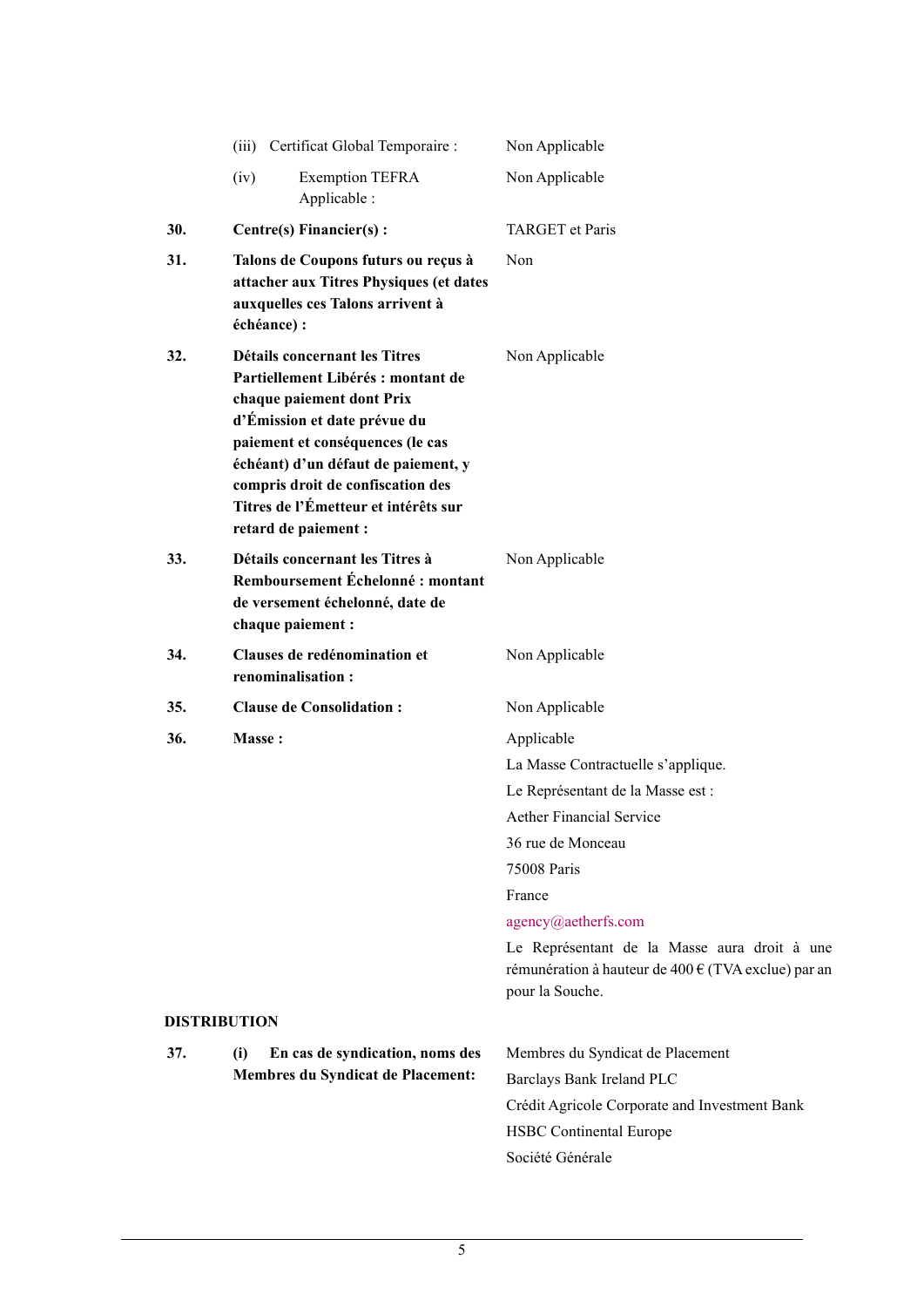|     | (ii)<br>Date du Contrat de<br><b>Souscription:</b>                                                            | 17 janvier 2022                               |
|-----|---------------------------------------------------------------------------------------------------------------|-----------------------------------------------|
|     | <b>Établissement(s)</b> Chargé(s)<br>(iii)<br>des Opérations de<br><b>Stabilisation (le cas</b><br>échéant) : | Crédit Agricole Corporate and Investment Bank |
| 38. | En l'absence de syndication, nom et<br>adresse de l'Agent Placeur :                                           | Non Applicable                                |
| 39. | Total des commissions et concessions :                                                                        | 0,150 % du Montant Nominal Total              |
| 40. | Interdiction de vente aux investisseurs<br>de détail dans l'Espace Économique<br>Européen :                   | Applicable                                    |
| 41. | Interdiction de vente aux investisseurs<br>de détail établis au Royaume-Uni :                                 | Applicable                                    |

# DEMANDE DE COTATION ET D'ADMISSION À LA NÉGOCIATION

Les présentes Conditions Définitives regroupent les conditions définitives de cotation et d'admission à la négociation des Titres émis décrits aux présentes dans le cadre du Programme d'Émissions de Dette de l'Émetteur d'un montant de 130.000.000.000 euros.

# **RESPONSABILITÉ**

J'accepte la responsabilité des informations contenues dans les présentes Conditions Définitives.

Signé pour le compte de l'Émetteur :

lo Par: . . . . . . . . . . . . . . . . . 

Mme. Julika COURTADE-GROSS, dûment autorisée

# La Directrice générale adjointe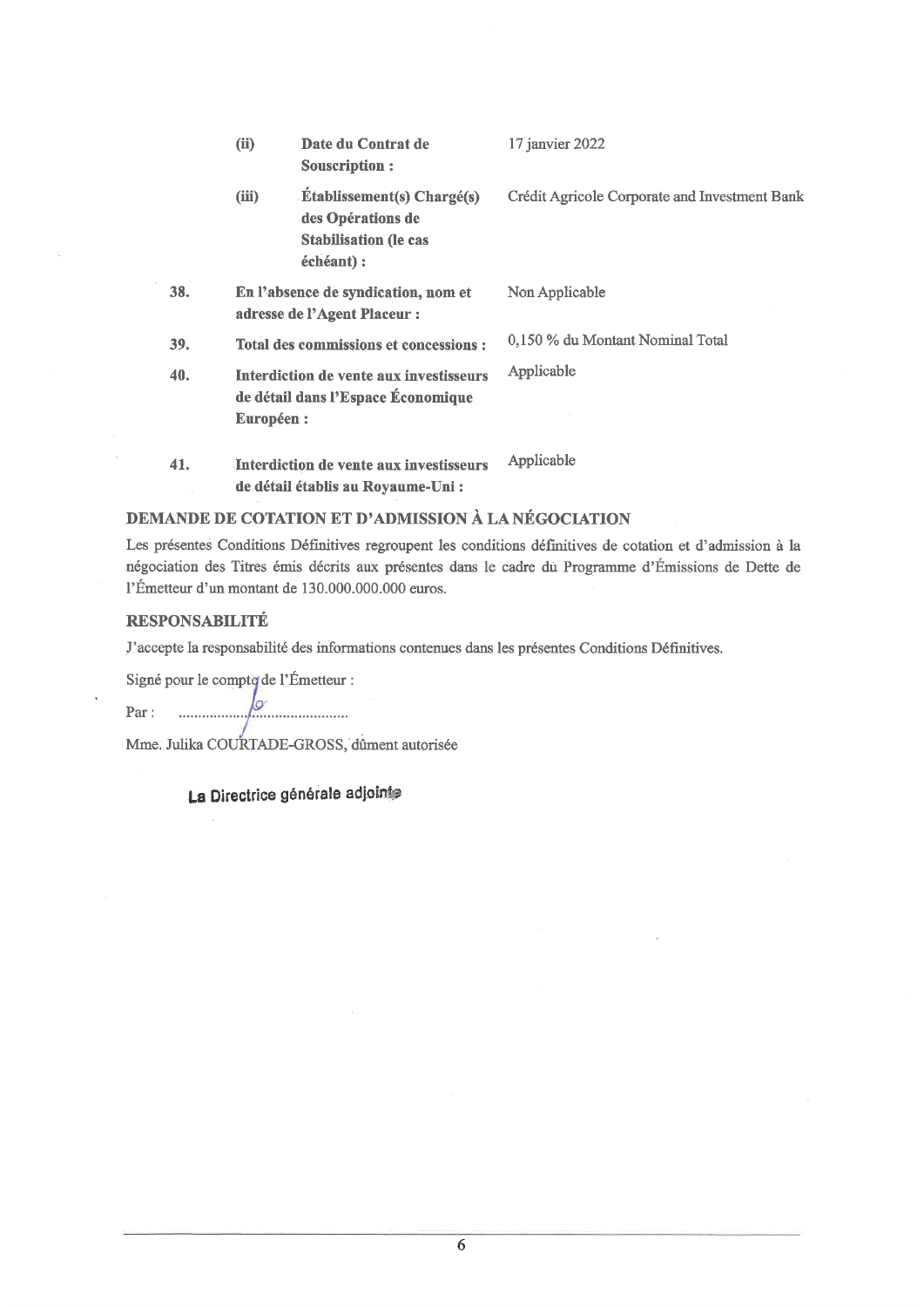### **PARTIE B – AUTRES INFORMATIONS**

### **1 COTATION**

| (i)   | Cotation:                                                                                                                                                                                              | <b>Euronext Paris</b>                                                                                                       |
|-------|--------------------------------------------------------------------------------------------------------------------------------------------------------------------------------------------------------|-----------------------------------------------------------------------------------------------------------------------------|
| (ii)  | Admission à la négociation :                                                                                                                                                                           | Une demande d'admission des Titres à la négociation<br>sur Euronext Paris à compter de la Date d'Emission<br>a été déposée. |
| (iii) | Estimation des dépenses totales liées à<br>l'admission aux négociations :                                                                                                                              | 8.500 $\in$                                                                                                                 |
| (iv)  | Marchés réglementés ou équivalents<br>sur lesquels, à la connaissance de<br>l'émetteur, des titres de la même<br>catégorie que les titres à offrir ou<br>admettre à la négociation sont déjà<br>admis: | Non Applicable                                                                                                              |

# **2 NOTATIONS**

**Notations :** Les Titres ont été notés : Moody's France S.A.S. (« **Moody's** »): Aa2 S&P Global Ratings Europe Ltd (« **S&P** »): AA DBRS Morningstar (« **DBRS** ») : AA (élevé)

> Les obligations notées « Aa » par Moody's sont jugées de grande qualité et exposées à un très faible risque de crédit. Moody's rajoute des modificateurs 1, 2 et 3 à chaque catégorie de notation de « Aa » à « Caa ». Le modificateur « 1 » indique que l'obligation se classe en haut de cette catégorie de notation, le modificateur « 2 » indique que l'obligation se classe au milieu de cette catégorie, et le modificateur « 3 » indique que l'obligation se classe en bas de cette catégorie de notation.

> Les obligations notées « AA » par S&P ne diffèrent que faiblement des obligations bénéficiant de la notation la plus élevée. La capacité du débiteur à honorer son engagement financier relatif à l'obligation est très forte.

> Les obligations notées dans la catégorie « AA » par DBRS sont considérées comme ayant une qualité de crédit supérieure. La capacité du débiteur à honorer ses obligations financières est considérée comme élevée. La qualité du crédit ne diffère de celle de la catégorie AAA que dans une faible mesure. Il est peu probable qu'elles soient significativement vulnérables à des événements futurs. La sous-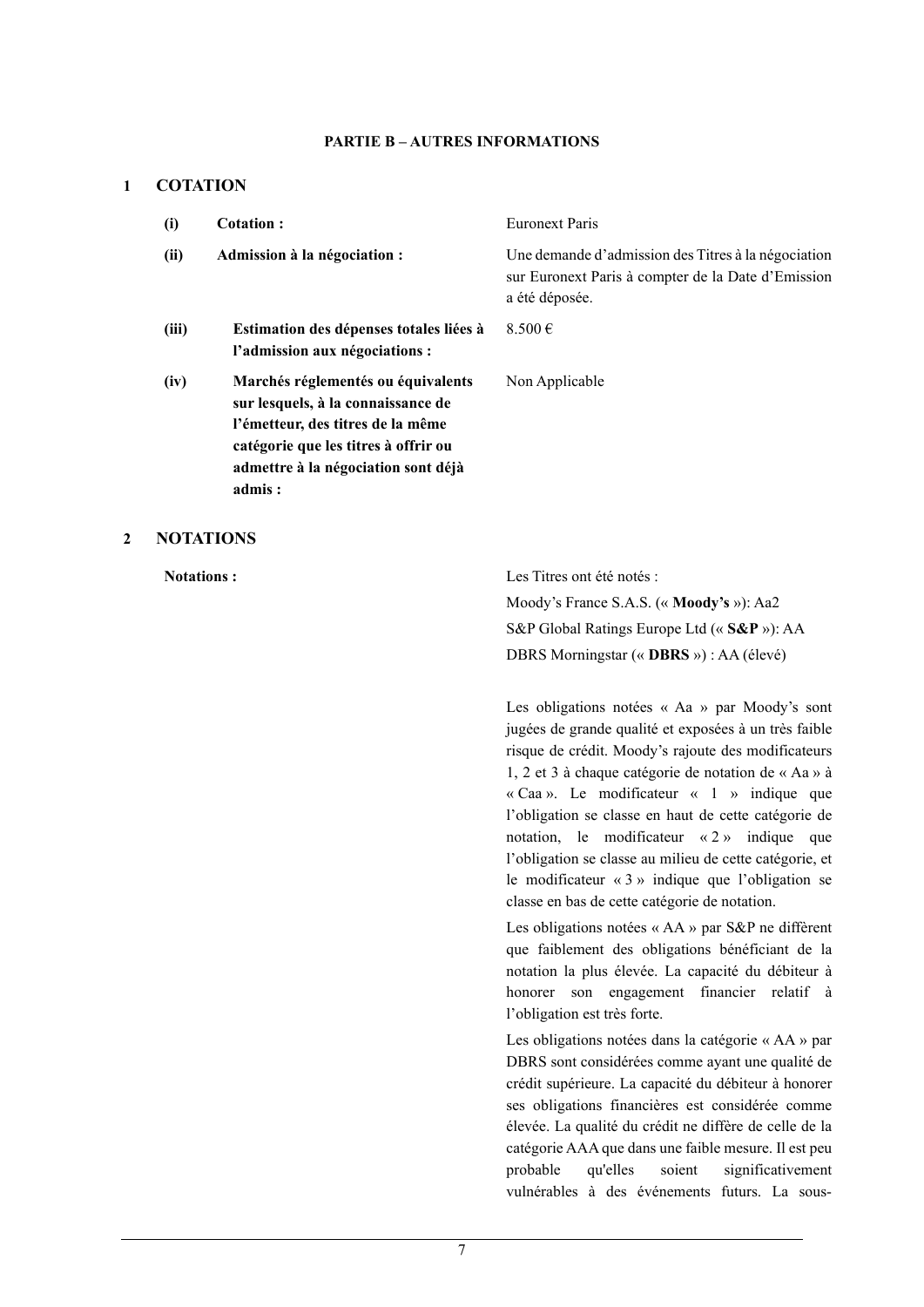catégorie « (élevé) » indique que la note se situe dans la partie supérieure de la catégorie.

Moody's, S&P et DBRS sont établies dans l'Union Européenne, et enregistrées en vertu du Règlement (CE) N°1060/2009, tel que modifié (le « **Règlement ANC de l'UE** »).

En ce sens, Moody's, S&P et DBRS sont inclues dans la liste des agences de notation publiée sur le site Internet de l'Autorité Européenne des Marchés Financiers conformément au Règlement ANC de l'UE

(https://www.esma.europa.eu/supervision/creditrating-agencies/risk).

# **3 INTÉRÊTS DES PERSONNES PHYSIQUES ET MORALES IMPLIQUÉES DANS L'ÉMISSION**

À la connaissance de l'Émetteur, aucune personne impliquée dans l'émission des Titres n'a d'intérêt significatif dans l'offre, y compris de conflit d'intérêts.

**(i) Utilisation du produit :** Le produit net de l'émission des Titres sera affecté au

# **4 UTILISATION ET ESTIMATION DU PRODUIT NET ET DU TOTAL DES FRAIS**

|   |                                           |                                    | financement et/ou au refinancement, en tout ou en<br>partie, des décaissements sociaux éligibles comme<br>indiqué dans le Cadre d'Émissions Sociales de<br>l'Emetteur (tel que modifié et complété<br>ponctuellement) (le « Document-Cadre »)<br>disponible sur le site internet de l'Émetteur<br>(https://www.cades.fr/pdf/investisseurs/fr/Cades So<br>cial_Bond_Framework_3sept_2020VF.pdf) |  |
|---|-------------------------------------------|------------------------------------|------------------------------------------------------------------------------------------------------------------------------------------------------------------------------------------------------------------------------------------------------------------------------------------------------------------------------------------------------------------------------------------------|--|
|   |                                           |                                    | Une opinion indépendante sur le Document-Cadre a<br>été délivrée par l'organisme d'expertise indépendant<br>Vigeo Eiris, visant à évaluer la viabilité du<br>Document-Cadre et sa conformité avec les Principes.<br>Ce document est disponible sur le site internet de<br>$l'$ Emetteur :<br>(https://cades.fr/pdf/investisseurs/fr/SPO_3sept2020<br>VF.pdf)                                   |  |
|   | (ii)                                      | <b>Estimation du Produit net :</b> | 5.982.240.000 €                                                                                                                                                                                                                                                                                                                                                                                |  |
| 5 | TITRES À TAUX FIXE UNIQUEMENT - RENDEMENT |                                    |                                                                                                                                                                                                                                                                                                                                                                                                |  |
|   |                                           | <b>Indication du rendement:</b>    | 0,465%                                                                                                                                                                                                                                                                                                                                                                                         |  |